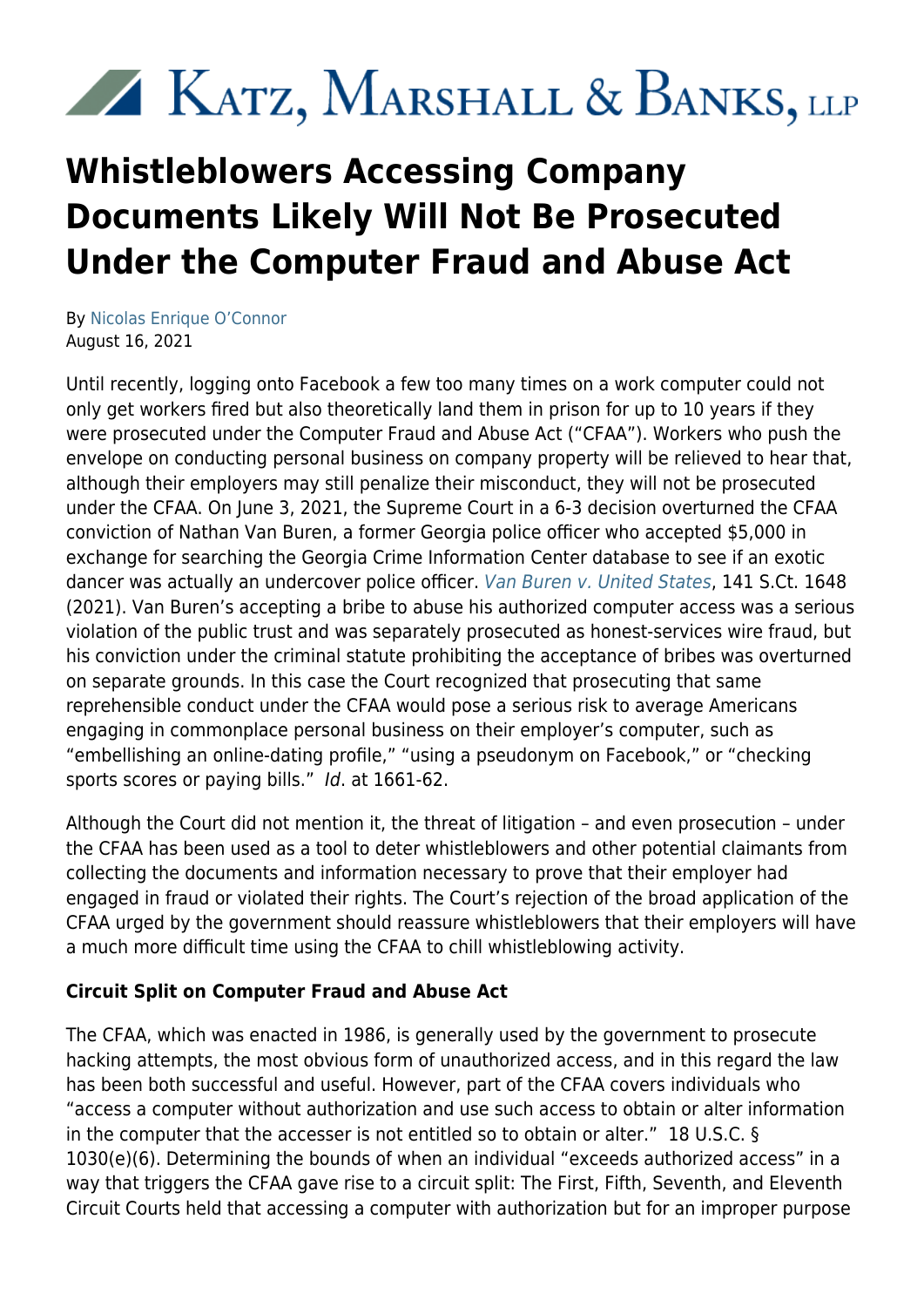(e.g. a police officer running a background check on her daughter's boyfriend) is a violation of the CFAA. The Second, Fourth, and Ninth Circuit Courts opted for a narrower interpretation, holding that an individual exceeds authorization only when she accesses information which she was prohibited from accessing (e.g. a police officer borrowing a coworker's credentials to access an evidence log).

#### **Supreme Court Sides with Narrower Interpretation of Computer Fraud and Abuse Act**

In a majority opinion written by Justice Amy Coney Barrett, the Supreme Court sided with the Second, Fourth, and Ninth Circuits, adopting the narrow interpretation. The Court held that inclusion of the word "so" in the statutory definition of "exceeds authorized access" means that "the phrase 'is not entitled so to obtain' is best read to refer to information that a person is not entitled to obtain by using a computer that he is authorized to access." Van Buren, 141 S.Ct. at 1654-55 (analyzing the word "so").

After dispensing with the government's arguments about the definitions of "entitled" and "so," the Court concluded that the criminalization of a wide range of commonplace computer activity illegal under the government's interpretation "underscores the implausibility" of that interpretation. Van Buren, 141 S.Ct. at 1661-62. The CFAA was not intended to criminalize actions such as checking personal emails on a company computer, and allowing prosecutions for an improper use of one's authorized access would potentially criminalize these normal, even if improper, uses of a company computer. In a dissent, Justice Clarence Thomas, joined by Chief Justice John Roberts and Justice Samuel Alito, homed in on the definition of "entitled" and concluded that the plain language of the CFAA was broad enough to encompass these commonplace computer activities. Van Buren, 141 S.Ct. at 1664 (Thomas, J. dissenting). Justice Thomas further commented that shock at the amount of conduct criminalized does not entitle the Court to rewrite a statute. Id. at 1668-69 (Thomas, J. dissenting).

# **Ruling Protects Whistleblowers Who Collect Evidence in Claims Against Employers**

This decision not only protects the average American from overzealous prosecutors and vindictive employers but also provides protection for whistleblowers and other employees with claims against their employers. Making any sort of claim against an employer – discrimination, retaliation, or unpaid wages – requires that the employee collect evidence to support the claim, and whistleblowers who intend to file an SEC tip or initiate a [qui tam](https://www.kmblegal.com/practice-areas/whistleblower-law/qui-tam-whistleblower-incentives) [lawsuit](https://www.kmblegal.com/practice-areas/whistleblower-law/qui-tam-whistleblower-incentives) under the False Claims Act need to acquire evidence to prove the fraud on which they will be reporting. It is well established that whistleblowers, particularly those reporting on fraud, can take from their employers the documents necessary to prove the fraud and make their case, see, e.g., U.S. ex rel. Yesudian v. Howard Univ., 153 F.3d 731, 740 (D.C. Cir. 1998) (citing plaintiff's collecting evidence and documentation as FCA-protected activity), but there has been an open question as to how much information is too much to take. See, e.g., IDS Uniphase Corp. v. Jennings, 473 F. Supp.2d 697, 703-704 (E.D. Va. 2007) (applying California law) (holding that SOX "is not a license to steal documents and break contracts," that document copying and transmission must be reasonable under the circumstances to be protected under [SOX](https://www.kmblegal.com/resources/sarbanes-oxley), and that a showing that the documents would have been destroyed would demonstrate reasonableness); Xyngular Corporation v. Schenkel, 200 F. Supp.3d 1273, 1318 (D. Utah 2016) (finding that defendant's "willful and improper acquisition of documents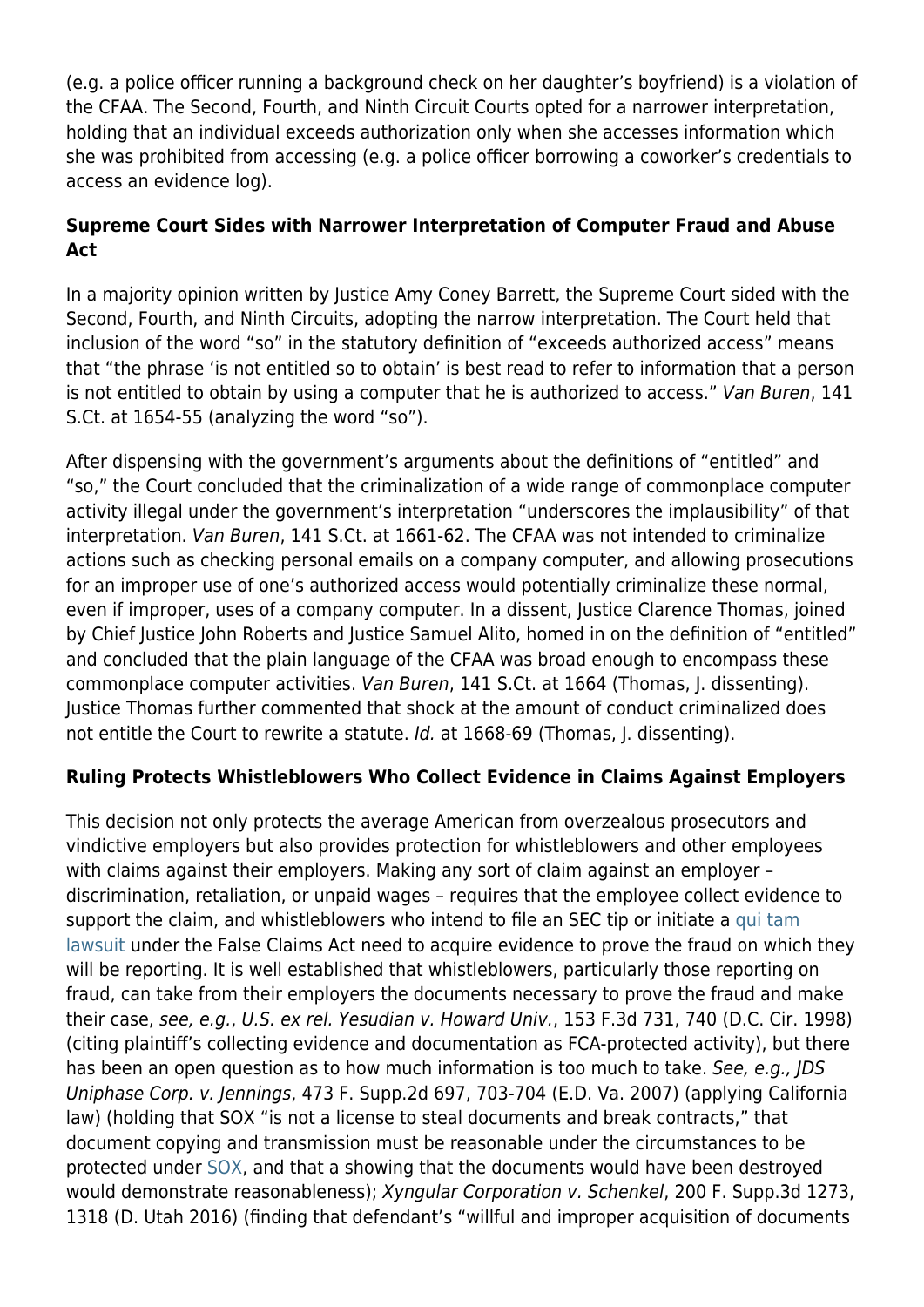to support his claims in anticipated litigation is not immunized by separate whistleblowing activity").

Prior to the decision in Van Buren, in addition to leaning on trade secrets laws, employers could file counterclaims against whistleblowing plaintiffs under the CFAA, alleging that those whistleblowers "exceeded their authorized access" when taking documents. See Siebert v. Gene Security Network, Inc., 2013 WL 5645309 (N.D. Cal. Oct. 16, 2013) (citing United States v. Nosal, 676 F.3d 854 (9th Cir. 2012) and dismissing counterclaim for exceeding authorized access); Erhart v. Bofi Holding, Inc., 387 F.Supp.3d 1046 (S.D. Cal. 2019) (questioning whether employee had authorized access); see also Ahlers v. CFMOTO Powersports, Inc., 2014 WL 2574747 (D. Minn. June 9, 2014); Direct Supply, Inc. v. Pedersen, 2011 WL 1131092 (E.D. Wis. March 28, 2011). By threatening or filing a CFAA counterclaim, employers could chill whistleblowing since not only has the whistleblower lost her job due to her protected activity but also might face legal liability for attempting to collect sufficient evidence to prove her claim.

# **Ruling Provides Limitations for Counterclaims Against Whistleblowers**

Van Buren removes the CFAA from the tool belt of retaliating employers. While trade secrets laws still provide employers a robust defense against employees who seek to misappropriate their former employers' proprietary information for personal pecuniary gain, trade secrets laws apply in a much narrower set of circumstances than the "exceeds authorized access" portion of the CFAA. Without the limitations imposed by Van Buren, a whistleblower who mistakenly takes documents unrelated to her claim, despite having authorized access to those documents, could face liability since her employer could claim the documents were taken for an "improper" purpose. By limiting the CFAA to situations where an employee did not have any authorized access to the documents (e.g. borrowing a co-worker's login information), the risk to a whistleblower of finding herself in unanticipated litigation related to her efforts to gather evidence is substantially reduced.

#### **What Whistleblowers Need to Know When Gathering Evidence of Criminal Conduct**

Because Van Buren applies to both criminal and civil causes of action, not only does this ruling help protect whistleblowers in the private sector, but it also helps government whistleblowers who fear prosecution for taking government documents to expose governmental improprieties. The government is not stymied in its ability to prosecute illegal, non-whistleblowing conduct. The government can still levy charges for wire fraud and honest services fraud, as it did in the Van Buren case. What this means is that the government can still prosecute government officials who abuse their authorized governmental access for personal gain.

Potential whistleblowers – or anyone seeking to bring claims against her employer – ought to note that, while Van Buren may protect against an employer's suing an employee for improperly using their authorized access, it does not stop such an employer from terminating an employee for that improper use, especially if it violates the stated policies of the company. Even if the termination is proven to be for unlawful, discriminatory reasons, the "after acquired evidence" doctrine may limit an employee's recovery for a wrongful termination claim if the employer, after illegally terminating an employee, learns that she